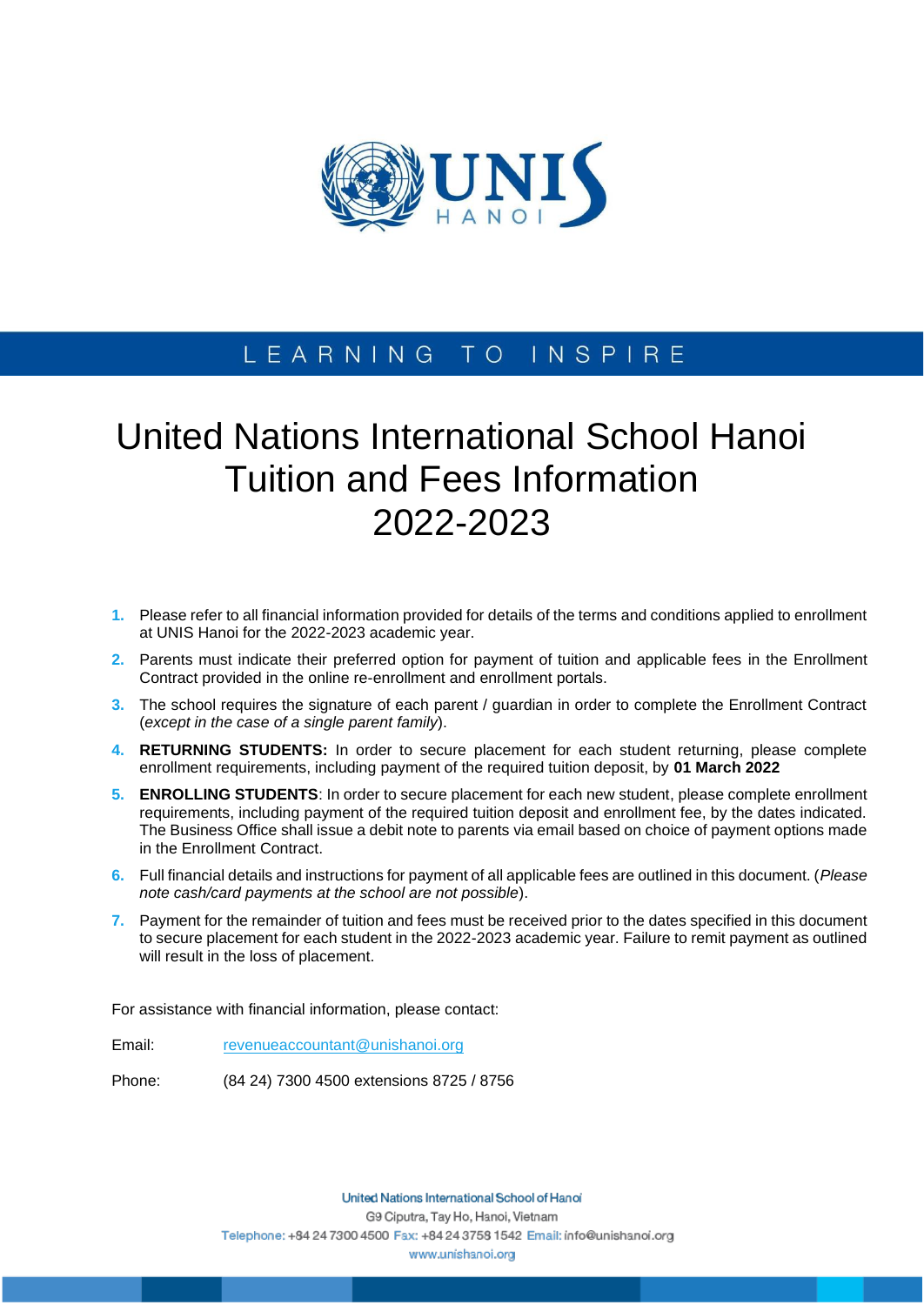# **Parental financial obligation**

- **1. Tuition & Fees:** Parents of students enrolled at the United Nations International School of Hanoi (UNIS Hanoi) are required to pay tuition and fees as detailed in the Tuition and Fees Schedule. Parents have the option of paying annually, or on a semester installment basis when signing the Enrollment contract. Tuition & Fees applicable under the semester installment payment plan are subject to a four percent (4%) administrative charge.
- **2. Tuition deposits:** All students are required to pay a **mandatory** deposit to secure a placement at UNIS Hanoi for the next academic year. A debit note will be prepared for the required tuition deposit of USD 1,000 per student and payment is due by **01 March 2022.** UNIS Hanoi will prepare a debit note for all newly accepted students who have agreed to accept an offer of placement for the coming school year, which must be paid by the due date specified in the debit note. This payment guarantees a placement for the student listed in the debit note, provided all other requirements are met. If the required payment is not received by the due date, it will be assumed that the student is not enrolled and his or her place will be made available to another student. The deposit is non-refundable and nontransferable if a student is unable to attend UNIS Hanoi. The deposit will be credited against the tuition fee in the first debit note for the 2022-2023 school year.

#### **3. Tuition schedule:**

The Tuition Schedule is based on enrollment at the beginning of the school year. For students enrolling during the academic year, the Tuition will be adjusted as stipulated in Article 8.

| <b>Grade</b>                                             | <b>OPTION 1:</b><br><b>Annual Payment (USD)</b> | <b>OPTION 2:</b><br><b>Semester Installment Payment Plan (USD)</b> |                             |
|----------------------------------------------------------|-------------------------------------------------|--------------------------------------------------------------------|-----------------------------|
|                                                          | For Entire School Year*                         | Semester 1<br>$(50\%)^{**}$                                        | Semester 2<br>$(50\%)^{**}$ |
| <b>Early Years 3</b><br>School day to 2:00 pm except Wed | 12,570                                          | 6,540                                                              | 6,540                       |
| <b>Early Years 3</b><br><b>Extended day</b>              | 14,370                                          | 7,480                                                              | 7,480                       |
| <b>Early Years 4</b><br>School day to 2:00 pm except Wed | 14,070                                          | 7,320                                                              | 7,320                       |
| <b>Early Years 4</b><br><b>Extended day</b>              | 15,870                                          | 8,260                                                              | 8,260                       |
| <b>Kindergarten</b>                                      | 22,850                                          | 11,890                                                             | 11,890                      |
| $1 - 5$                                                  | 28,315                                          | 14,730                                                             | 14,730                      |
| $6 - 8$                                                  | 29,925                                          | 15,570                                                             | 15,570                      |
| $9 - 10$                                                 | 31,880                                          | 16,580                                                             | 16,580                      |
| $11 - 12$                                                | 33,880                                          | 17,620                                                             | 17,620                      |

*\*Or at the date of enrollment if in the first semester* 

*\*\*Please see the explanation regarding payments for students beginning after semester 1 in the section on the next page.*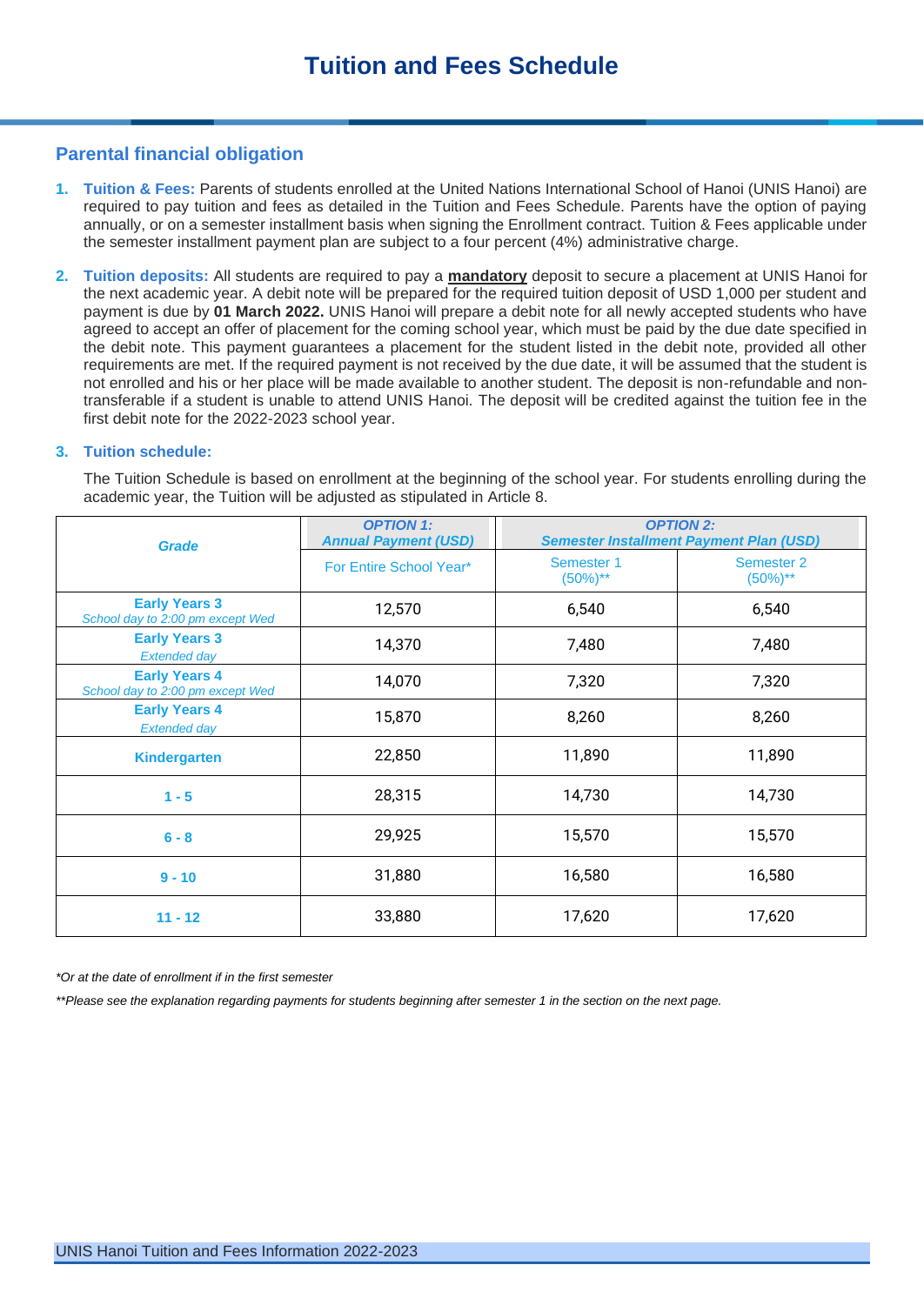#### **4. Payment dates:**

Parents have two payment options for Tuition & Fees and Parents have to indicate their preferred payment option in the Enrollment contract, either:

#### **Option 1: Annual payment**

A full academic year's Tuition & Fees must be paid in full on or before 08 July 2022 or before the date of enrollment if joining UNIS Hanoi within the first semester.

## **Option 2: Semester payment**

This payment plan is subject to a four percent (4%) administrative charge that will be levied on the annual tuition. Payment dates for semester installment payment plan are as follows:

- Semester 1: (50%) Tuition & Fees must be paid in full on or before 08 July 2022 or before the date of enrollment if joining UNIS within the first semester.
- Semester 2: (50%) Tuition & Fees must be paid in full on or before 01 December 2022 or before the date of enrollment if joining UNIS within the second semester.

Please note that the Tuition & Fees are non-refundable & non-transferable regardless of the choice of payment options. Refund procedures will only be applied as stipulated in Article 9 of this document.

**Late or No Payments:** Tuition and fees are payable by the due date indicated on the debit note. Payments received after the due date will incur a late payment charge of 2% per month or part thereof, unless arrangements acceptable to UNIS Hanoi and agreed in writing have been made. Continued failure to pay tuition and fees may result in the disenrollment of the student. All fees are subject to change without notice at the discretion of the Board of Directors of the United Nations International School of Hanoi.

**5. Enrollment fee** of USD 1,200 per student is compulsory, non-refundable and non-transferable. This fee is payable when a student is offered a placement at UNIS Hanoi and must be paid before attending classes. This fee is paid only once, as long as a student is continuously enrolled. If a student leaves UNIS Hanoi for a period of more than two years and subsequently re-enrolls, the Enrollment Fee is again payable.

#### **6. Other fees: The following fees may be applicable:**

- School Bus Fee: USD 1,100 per year (one-way USD 660) or USD 600 per semester (one-way USD 360) for those students who elect to use transportation contracted by UNIS Hanoi which may be paid either annually or on a semester basis. There will be no pro-rata refund for withdrawal from the bus service during a particular semester. All parents requesting bus transportation must register for this service.
- ii) Community supported alternative languages and Home Languages: To be determined.
- iii) Miscellaneous expenses: Students may incur costs during the school year that are not outlined in the Tuition and Fees Schedule such as optional field trips, t-shirts, lunches and sporting events, etc.

## **7. Special discounts: Students enrolled at UNIS Hanoi may be eligible for the following discount:**

Families with three or more children simultaneously in attendance at UNIS Hanoi will receive a ten percent (10%) discount on tuition fees for the third child and a fifteen percent (15%) discount on tuition fees for the fourth and subsequent child/ren. These discounts will be applied to the youngest child/ren in attendance.

These discounts are not applicable to any other fees payable to UNIS Hanoi.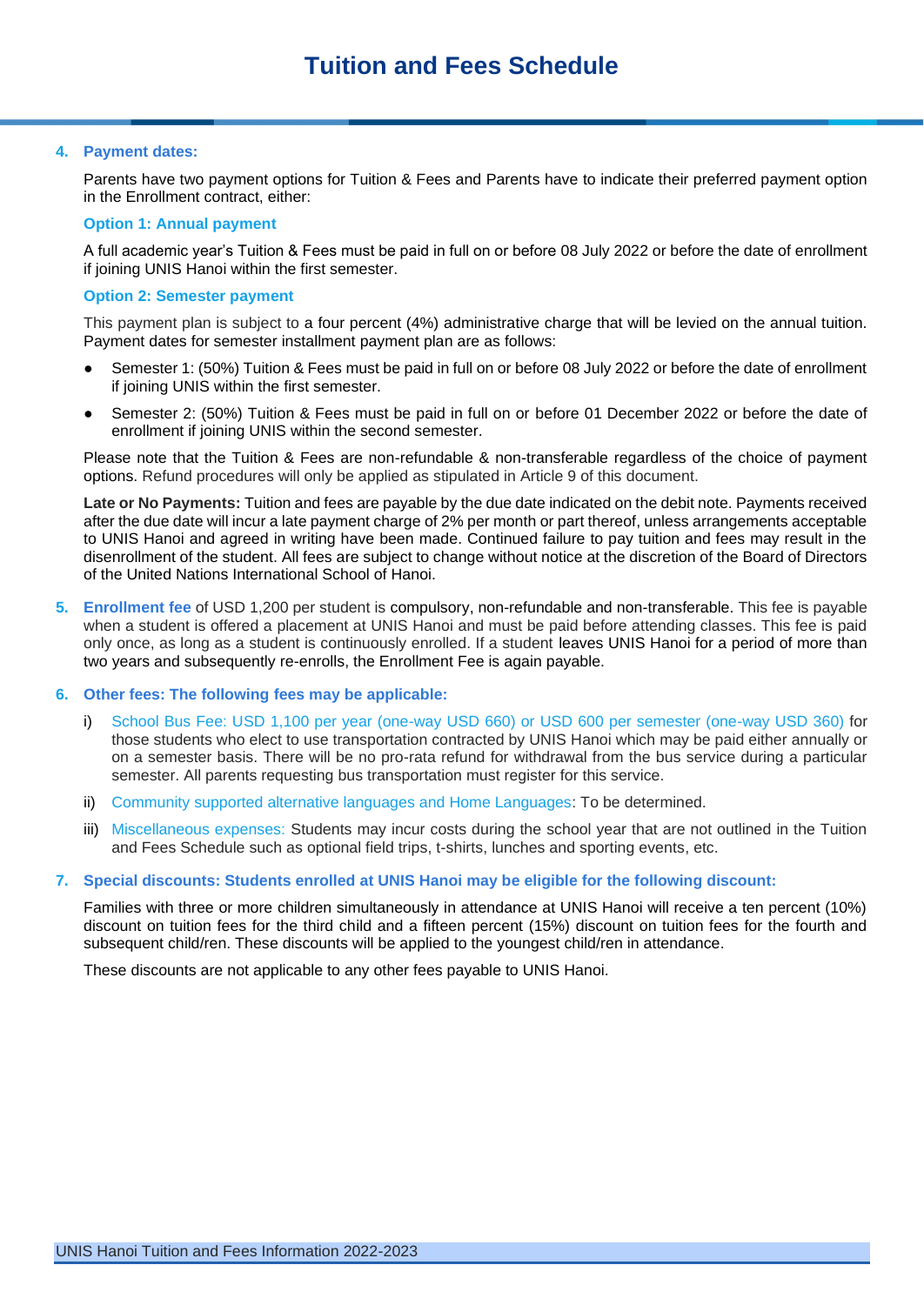## **8. Enrollment After the Start of the School Year:**

For new students enrolling after the first day of school (17 August 2022), Tuition Schedule will be as follows:

| <b>Enrolled Date</b>       | <b>OPTION 1</b>        | <b>OPTION 2</b>                      |
|----------------------------|------------------------|--------------------------------------|
| Any date during Semester 1 | 100% of annual tuition | 50% + 50% as per above tuition table |
| Any date during Semester 2 | 50% of annual tuition  |                                      |

#### **9. Refund procedures:**

If a student withdraws from the School before or during the 2022-2023 academic school year, the following refund procedures will be applied:

i) A written notification and/or a withdrawal form submitted on the Parent Portal of a student's withdrawal is submitted to the school by the dates indicated below.

ii) All other obligations to the School, including returning any school property (i.e. library books, laptop computers, and return of family ID cards, parking permits), must be met before a refund is issued.

iii) The School will not refund any portion of application fee, enrollment fee or Tuition deposit.

iv) The School's refund of Tuition is based on the chart below:

|                                                                                                                           | Withdrawal<br>notification on<br>or before 08<br><b>July 2022</b> | Withdrawal<br>notification<br>on or before<br>01 December<br>2022 | Withdrawal<br>notification<br>after 01<br>December<br>2022 |
|---------------------------------------------------------------------------------------------------------------------------|-------------------------------------------------------------------|-------------------------------------------------------------------|------------------------------------------------------------|
| Annual tuition payment plan: If Annual tuition is paid, the<br>refund amount as % of Annual Tuition                       | 90%                                                               | 50%                                                               | No refund                                                  |
| Semester installment payment plan: If only Semester 1<br>payment is paid, the refund amount as % of Semester 1<br>payment | 80%                                                               | No refund                                                         | No refund                                                  |
| Semester installment payment plan: If Semester 2 payment is<br>paid, the refund amount as % of Semester 2 payment         | N/A                                                               | 100%                                                              | No refund                                                  |
| If joining Semester 2 only and 50% annual tuition is paid, the<br>refund amount as % of paid tuition                      | N/A                                                               | 80%                                                               | No refund                                                  |